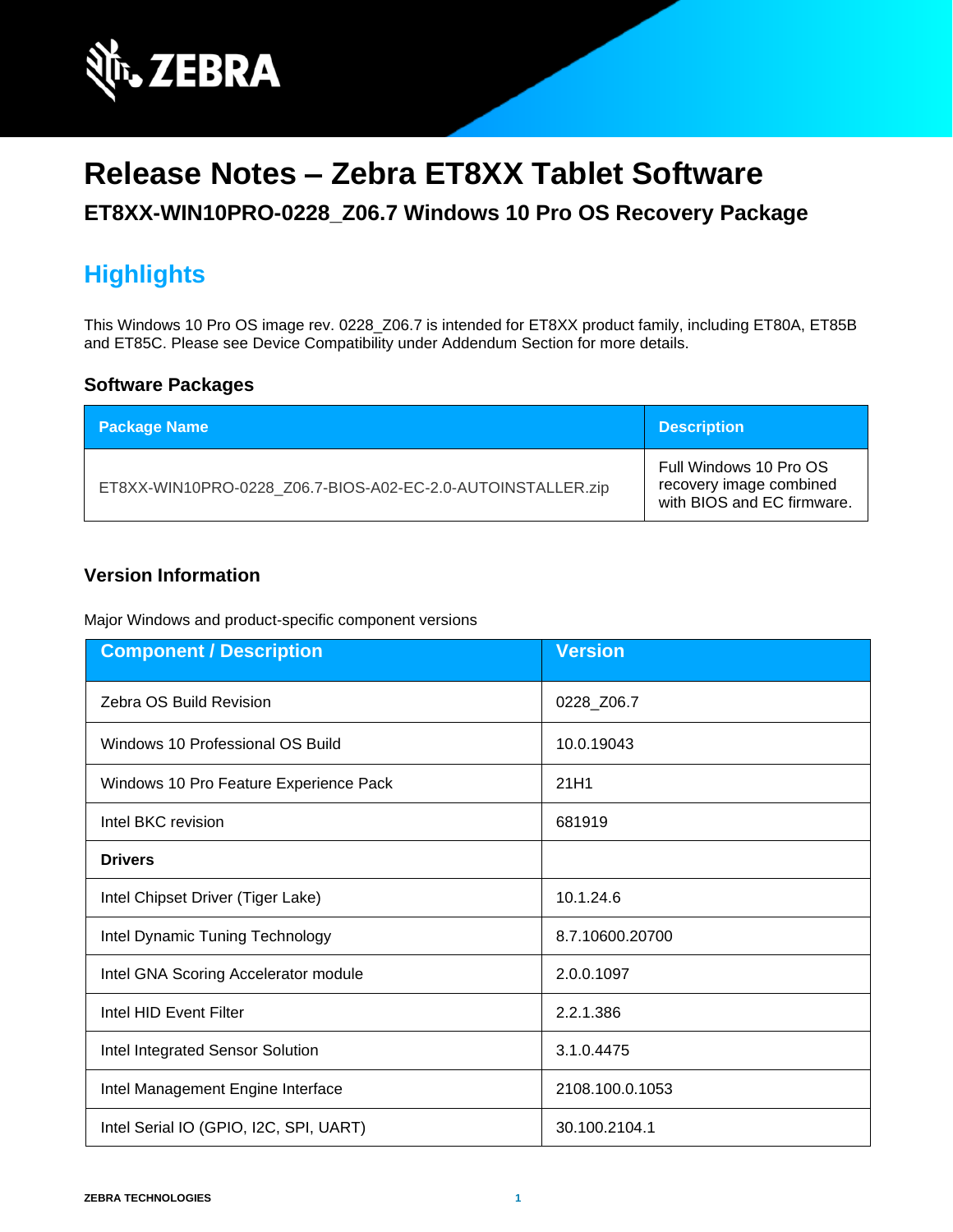

| Intel Smart Sound Technology                     | 10.29.00.6040                                                            |
|--------------------------------------------------|--------------------------------------------------------------------------|
| Intel Wireless Bluetooth                         | 22.80.0.4                                                                |
| Intel Wi-Fi 6E AX210 160 MHz                     | 22.80.0.9                                                                |
| Intel Ethernet Connection I219-M                 | 12.19.1.37                                                               |
| Intel Irtis Xe Graphics                          | 30.0.100.9836                                                            |
| Intel TGL AVStream Camera (IPU)                  | 60.19041.4.6230                                                          |
| Intel Rear Camera Sensor AR1337 (IPU)            | 60.19041.6230.2                                                          |
| Intel NxpNfcClient Driver                        | 12.0.6.0                                                                 |
| Rear Camera Sensor AR1337 (IPU)                  | 60.19041.6230.2                                                          |
| Quectel PCI Express (if EM121-4G WWAN present)   | 1.0.0.7                                                                  |
| Quectel PCI Express (if RM505-5G WWAN present)   | (pkg)1.0.0.4<br>1.0.0.9 (UDE),<br>1.0.0.4 (location Sensor)<br>$\bullet$ |
| <b>Thunderbolt HSA Component</b>                 | 1.41.1193.0                                                              |
| uTrust 2700 R Smart Card Reader (if CAC present) | 1.9.0.7                                                                  |
| <b>Synaptics Fingerprint Reader</b>              | 6.0.5.1122                                                               |
| <b>Utilities/Applications</b>                    |                                                                          |
| (DOCK) DisplayLink Graphics Driver               | 10.1.2875.0                                                              |
| (DOCK) Realtek LAN Driver                        | 10.5.920.2015                                                            |
| Realtek High Definition Audio Driver - ALC888    | 6.0.9244.1                                                               |
| <b>Touch Mode</b>                                | 1.0.0                                                                    |
| <b>Keyboard Color App</b>                        | 1.1.4                                                                    |
| Keyboard Programmable Button Setting             | 1.0.6                                                                    |
| xKnowTab (Know Your Tablet)                      | 3.6.5                                                                    |
| Zebra Technologies E-Label                       | 1.0.3                                                                    |
| Zebra Scanner Driver (if scanner is present)     | 3.07.0004                                                                |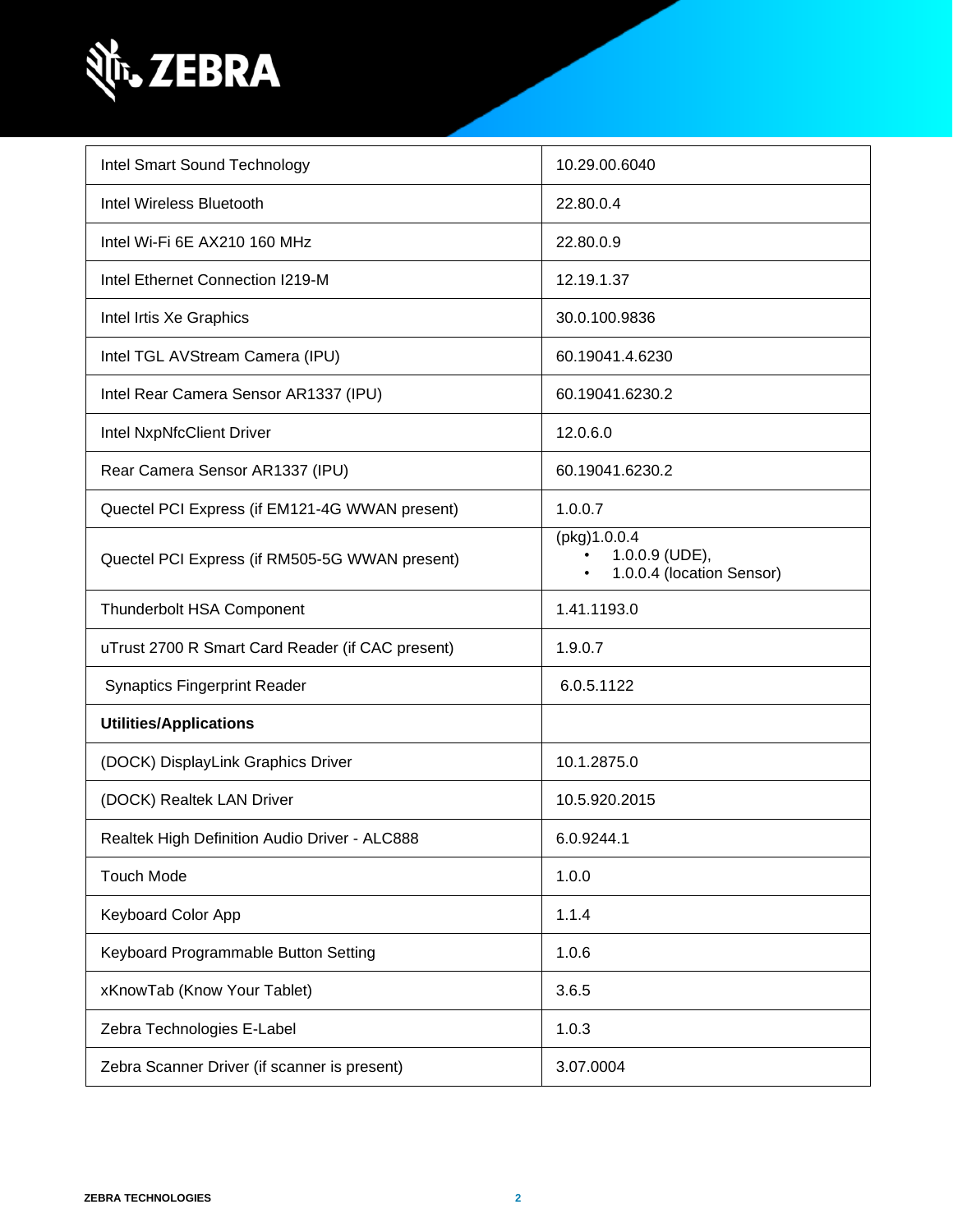

#### **Device Support**

The products supported in this release: ET80A, ET85B, ET85C. Please see Device compatibility details under Addendum Section.

### **Usage Notes**

To apply the image:

Creating Installation USB Stick

Follow these steps to create bootable installation USB stick.

This is critical: Only FAT32 format is recognized by the tablet BIOS for the steps below.

Note: Use 16GB stick or larger.

1. Insert USB stick to Windows PC.

2. From Windows Explorer right click USB stick and Format to FAT32.

3. Rename stick as "BOOTME" by right click in Explorer and rename.

4. Download OS image zip file, extract the contents into a folder and copy entire contents of this folder to the root of the formatted installation USB stick.

NOTE: Make sure image is downloaded completely. Check the size of the downloaded image versus image posted on the Support Central at Zebra.com. Partial downloads may corrupt the device.

- 5. Attach installation USB stick to tablet USB port/USB hub.
- 6. Attach AC power.

7. Power on the tablet, at BIOS splash screen, tap touch screen or F12 to access the BIOS boot menu.

8. At the BIOS boot menu select to boot to the inserted USB device.

- 9. Installation automation will load the recovery image files.
- 10. When imaging is complete, remove the USB stick and the device will shut down.
- 11. To complete the installation, power on the device, the system will reboot several times then shutdown.
- 12. Power on system to begin the Out of Box Experience phase of the Windows Installation.

### **New Features**

Initial release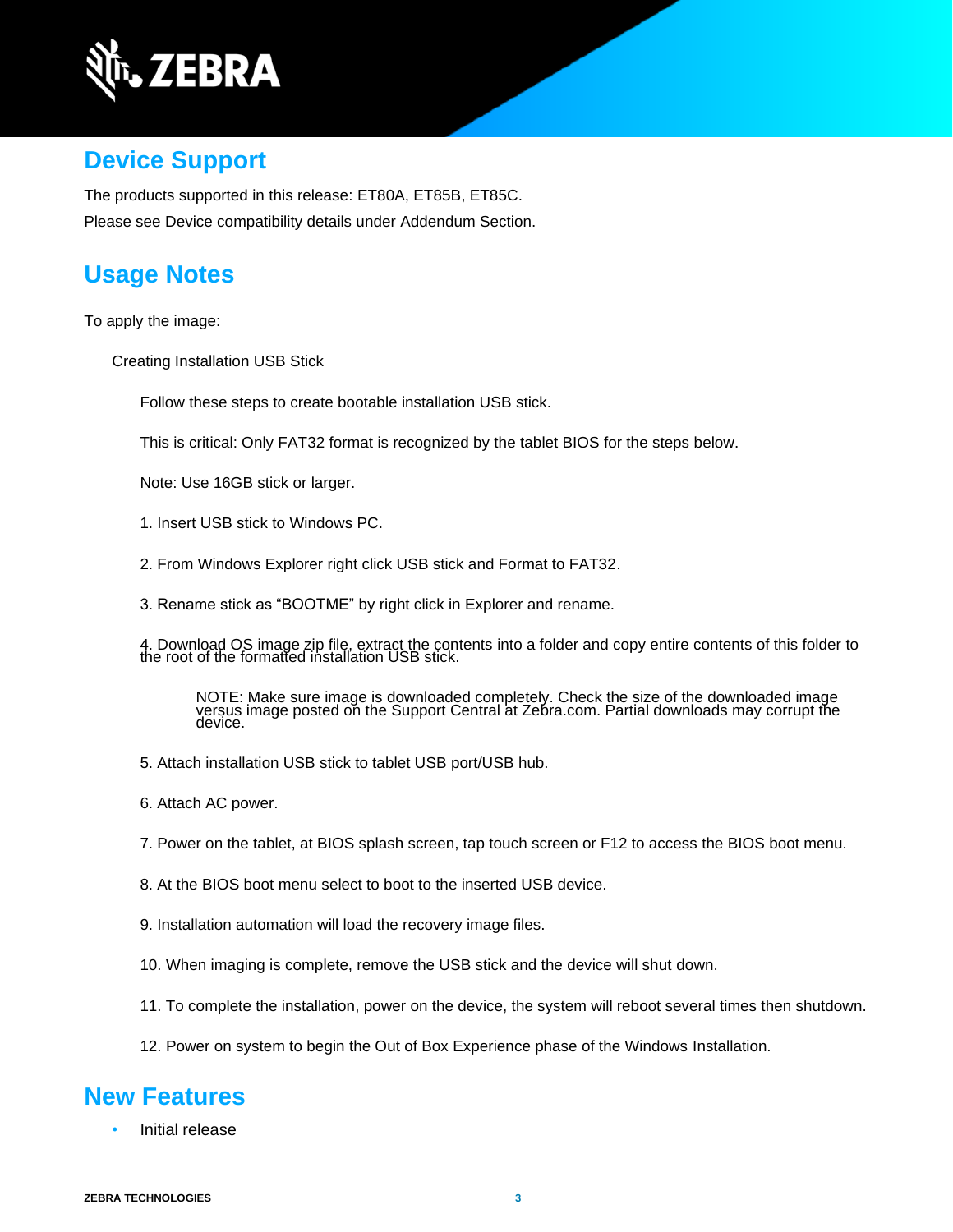

# **Resolved Issues**

Updated WWAN 5G

• Includes Industry Canada (IC) 5G WAN

Updated Keyboard Color app

- Add LCD brightness control with using Fn+F2 and Fn+F3.
- Add Always Off Mode to turn off keyboard backlight until the user uncheck that "Always off" box.
- enable keyboard quiet mode.
- Reserve previous backlight setting.

Updated Keyboard Programmable Button app

Fix system low power entry

## **Known Constraints**

- Stylus fine pen strokes may be partially lost, but this does not affect handwriting text recognition
- Vehicle dock with 7-port Port Expander Module (PEM) at high temperature may lose connection
- Keyboard LEDs cannot be turned off when device is in Quiet Mode

# **Important Links**

- [Zebra Techdocs](http://techdocs.zebra.com/)
- **[Developer Portal](http://developer.zebra.com/)**

# **Addendum**

#### **Device Compatibility**

This software release has been approved for use on the following devices.

| <b>Device</b><br><b>Family</b> | <b>Part Numbers</b>                                                                                                                                  |                                                                                                                                                      | <b>Device Specific</b><br><b>Manuals and Guides</b> |
|--------------------------------|------------------------------------------------------------------------------------------------------------------------------------------------------|------------------------------------------------------------------------------------------------------------------------------------------------------|-----------------------------------------------------|
| ET80A                          | ET80A-0P5A1-000<br>ET80A-0P5A1-C00<br>ET80A-0P5A1-0F0<br>ET80A-0P5A2-000<br>ET80A-0P5A2-0F0<br>ET80A-0P5A2-CF0<br>ET80A-0P5A2-00A<br>ET80A-0P5A2-CFA | ET80A-0P5B2-CFA<br>ET80A-0P5B3-00A<br>ET80A-0P5B3-CFA<br>ET80A-0P6B2-00A<br>ET80A-0P6B3-CFA<br>ET80A-0P8B2-CFA<br>ET80A-0P8B3-CFA<br>ET80A-0P6B2-000 | <b>ET80 Support Page</b>                            |